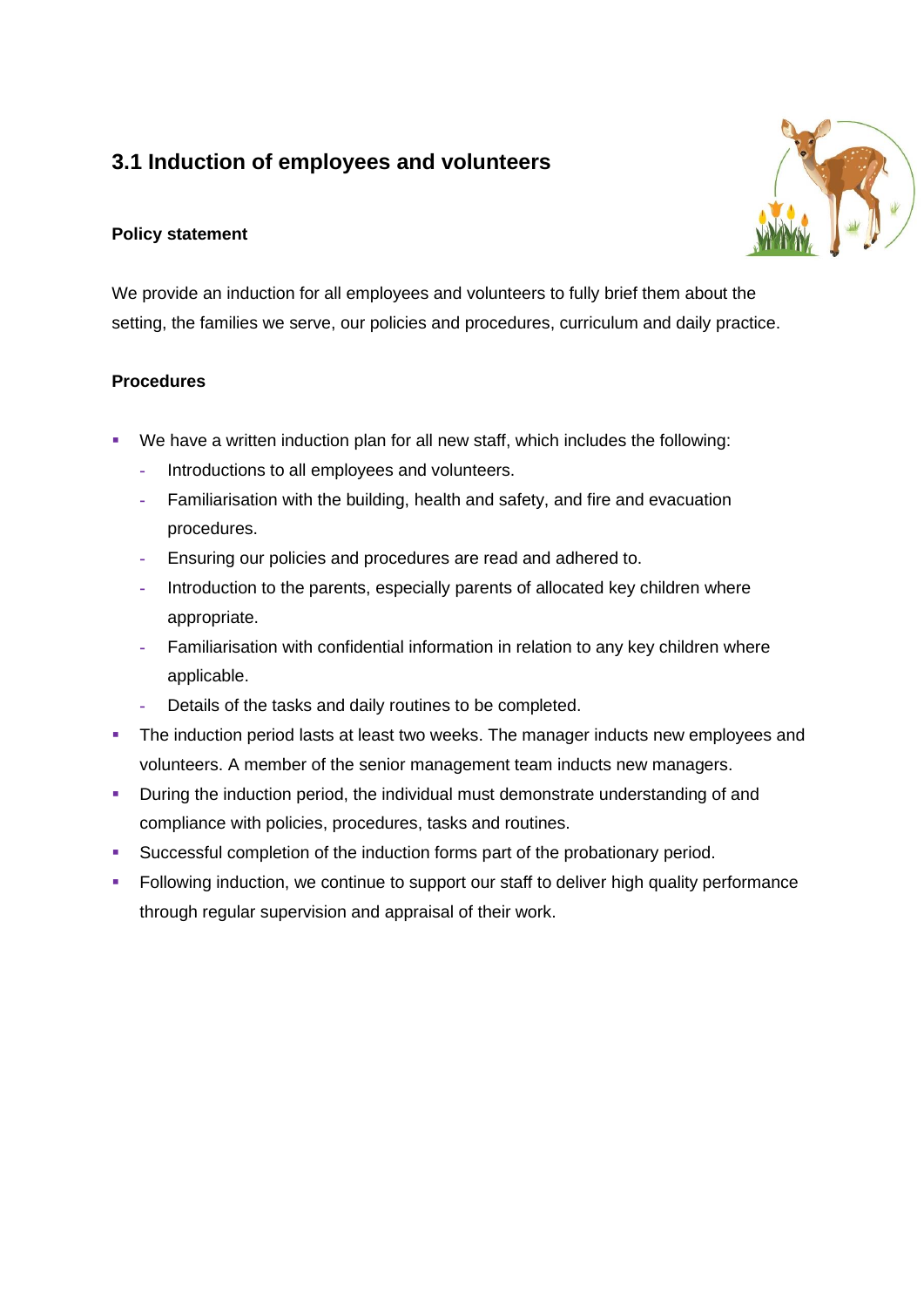## **3.2 First aid**

### **Policy statement**



We can act to apply first aid treatment in the event of an accident involving a child or adult. At least one adult with a current first aid certificate is on the premises, or on an outing, at any one time. Newly qualified staff who achieved an early year's qualification at level 2 or 3 on or after 30 June 2016 also have a paediatric first aid certificate to be counted in the adult: child ratios. The first aid qualification includes first aid training for infants and young children. We have evidence of due diligence when choosing first aid training and ensure that it is relevant to adults caring for young children.

### **Procedures**

#### *The first aid kit*

Our first aid kit is accessible always and contains the following items:

- **EXECT** Triangular bandages (ideally at least one should be sterile) x 4.
- Sterile dressings:
	- **-** Small x 3.
	- **-** Medium x 3.
	- **-** Large x 3.
- Composite pack containing 20 assorted (individually-wrapped) plasters x 1.
- Sterile eye pads (with bandage or attachment) e.g. No 16-dressing x 2.
- Container of 6 safety pins x 1.
- Guidance card as recommended by HSE x 1.

In addition, the following equipment is kept near to the first aid box:

- 2 pairs of disposable plastic (PVC or vinyl) gloves.
- 1 plastic disposable apron.
- A children's forehead 'strip' thermometer.
- A supply of ice is kept in the freezer.
- **·** Information about who has completed first aid training and the location of the first aid box is provided to all our staff and volunteers. A list of staff and volunteers who have current PFA certificates is displayed in the setting and made available to parents.